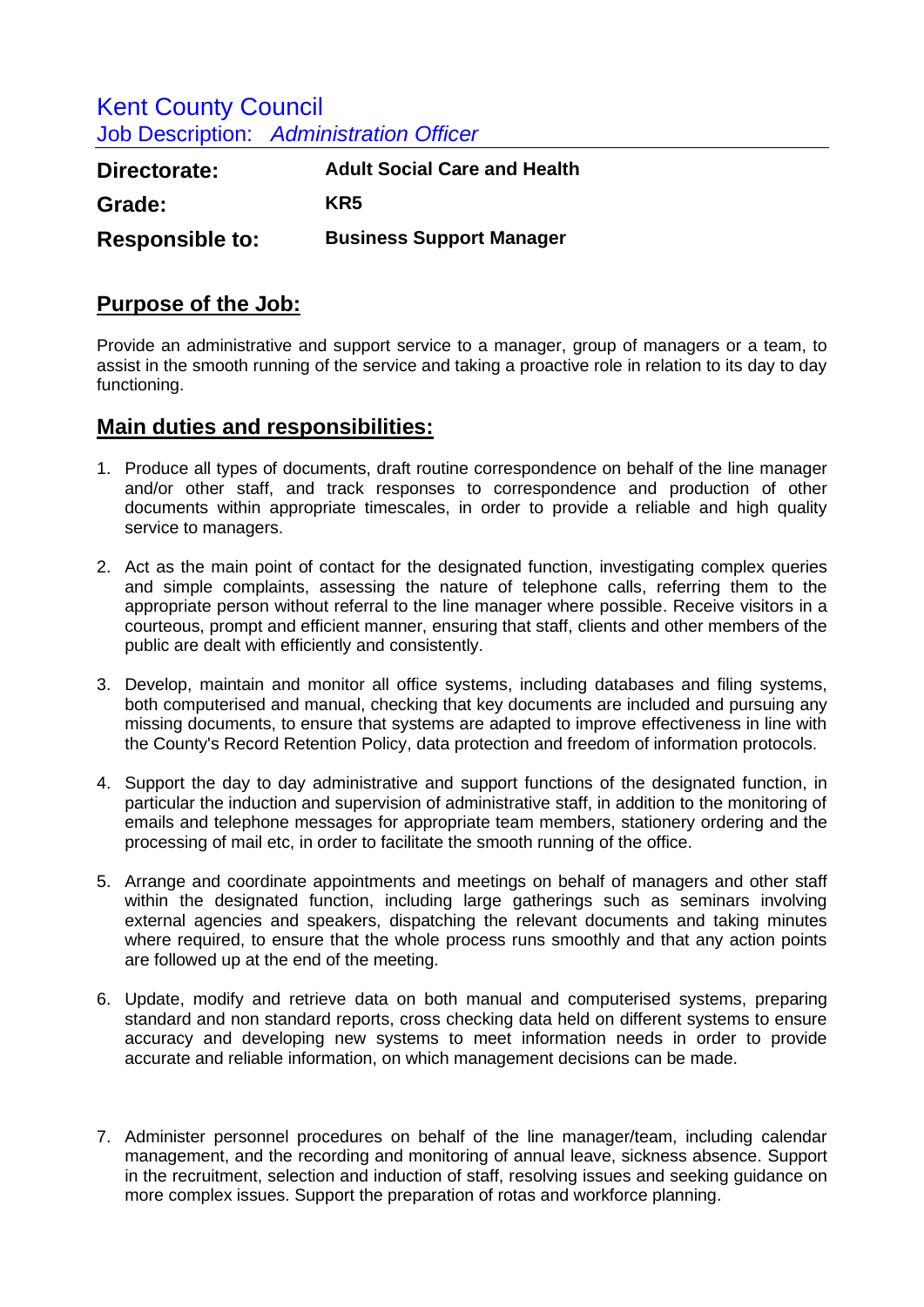- 8. Process, maintain and monitor financial records relating to expenditure and income, including iproc, preparation of invoices for payment, processing charges and monitoring expenditure against budgets, as well as the administration of petty cash, identifying and investigating anomalies and proposing solutions on behalf of the line manager, in order to ensure that financial information and procedures are accurate, up to date and in accordance with finance regulations and Directorate procedures.
- 9. Support managers and practitioner staff with client care issues, including arranging transport for clients, taking and recording referrals, making routine bookings and ordering routine equipment for clients, undertaking basic research using the internet, making up client files and chasing actions.
- 10. Take a proactive approach in supporting and encouraging the team in environmental-friendly working as part of the County Council's Green Agenda, eg double-sided photocopying, switching off consoles and lights etc.

Footnote: This job description is provided to assist the job holder to know what his/her main duties are. It may be amended from time to time without change to the level of responsibility appropriate to the grade of post.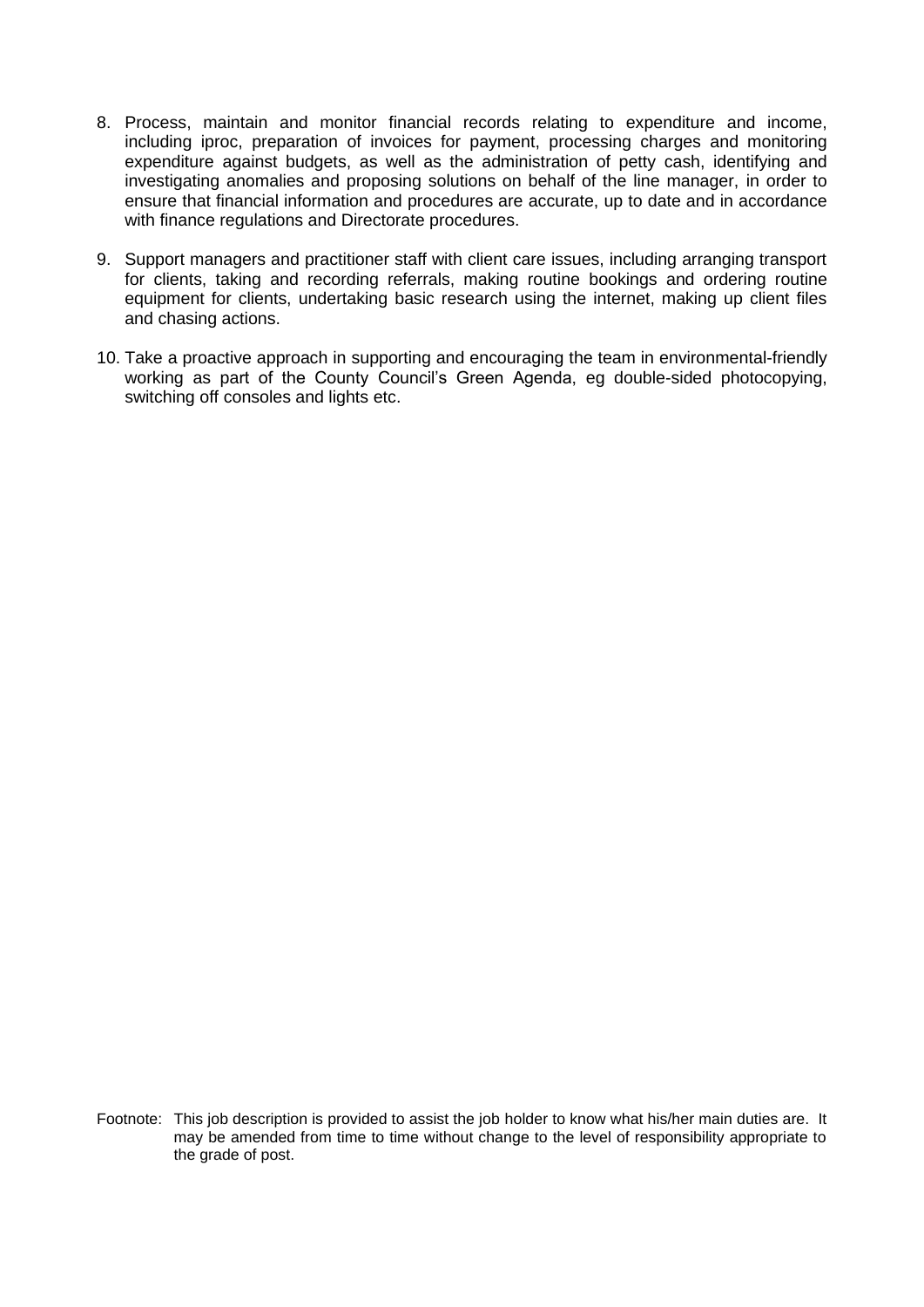## **Kent County Council** Person Specification: *Administration Officer*

The following outlines the criteria for this post. Applicants who have a disability and who meet the criteria will be shortlisted.

Applicants should describe in their application how they meet these criteria.

|                       | <b>CRITERIA</b>                                                                                                                                                                                                                                                                      |
|-----------------------|--------------------------------------------------------------------------------------------------------------------------------------------------------------------------------------------------------------------------------------------------------------------------------------|
| <b>QUALIFICATIONS</b> | Educated to GCSE level or equivalent<br>$\bullet$                                                                                                                                                                                                                                    |
|                       | or                                                                                                                                                                                                                                                                                   |
|                       | NVQ2 in Administration or equivalent if required                                                                                                                                                                                                                                     |
|                       | Willingness to work towards NVQ3 in Administration or equivalent if<br>required                                                                                                                                                                                                      |
| <b>EXPERIENCE</b>     | Office administration experience<br>٠                                                                                                                                                                                                                                                |
|                       | Experience of drafting correspondence                                                                                                                                                                                                                                                |
| <b>SKILLS AND</b>     | Literacy and numeracy skills<br>$\bullet$                                                                                                                                                                                                                                            |
| <b>ABILITIES</b>      | Computer literacy - ability to produce a range of documents and reports,<br>including non-standard reports, using Windows WP package, Excel<br>spreadsheet and database functions<br>Supervisory skills<br>٠<br>Interpersonal, organisational and administrative skills<br>$\bullet$ |
|                       | Ability to develop and maintain effective computerised and manual filing<br>$\bullet$<br>systems                                                                                                                                                                                     |
|                       | Ability to organise and prioritise workload to achieve deadlines<br>$\bullet$                                                                                                                                                                                                        |
|                       | Ability to investigate complex queries and anomalies when required<br>$\bullet$                                                                                                                                                                                                      |
|                       | Ability to take accurate notes and minutes of meetings<br>$\bullet$                                                                                                                                                                                                                  |
|                       | Ability to take a proactive approach to tracking action points from<br>$\bullet$                                                                                                                                                                                                     |
|                       | meetings and correspondence, in liaison with the managers concerned<br>Co-ordination skills when arranging meetings and appointments and<br>$\bullet$<br>arranging client care when required                                                                                         |
|                       | Ability to monitor and process accurate financial records<br>٠                                                                                                                                                                                                                       |
|                       | Ability to travel across a wide geographical area in a timely and flexible<br>manner at various times of the day if required, using car, public transport,<br>car-sharing etc.                                                                                                       |
|                       | Commitment to equalities and the promotion of diversity in all aspects of<br>working                                                                                                                                                                                                 |
| <b>KNOWLEDGE</b>      | Knowledge of the services provided by Social Care, Health and<br>Wellbeing and detailed knowledge of services provided by the team<br>Knowledge of the County's Record Retention Policy and freedom of<br>$\bullet$                                                                  |
|                       | information protocols of awareness of the requirement for this policy and<br>protocol                                                                                                                                                                                                |
|                       | Knowledge of a range of IT systems<br>٠                                                                                                                                                                                                                                              |
|                       | Knowledge of computerised and manual filing systems<br>$\bullet$                                                                                                                                                                                                                     |
|                       | Awareness of Data Protection and confidentiality issues<br>٠<br>Staff will be expected to have an awareness of and work within national                                                                                                                                              |
|                       | $\bullet$<br>legislation and Corporate and Directorate policies and procedures<br>relating to Health and Safety                                                                                                                                                                      |
| <b>BEHAVIOURS</b>     | <b>Kent Values:</b>                                                                                                                                                                                                                                                                  |
| <b>AND KENT</b>       |                                                                                                                                                                                                                                                                                      |